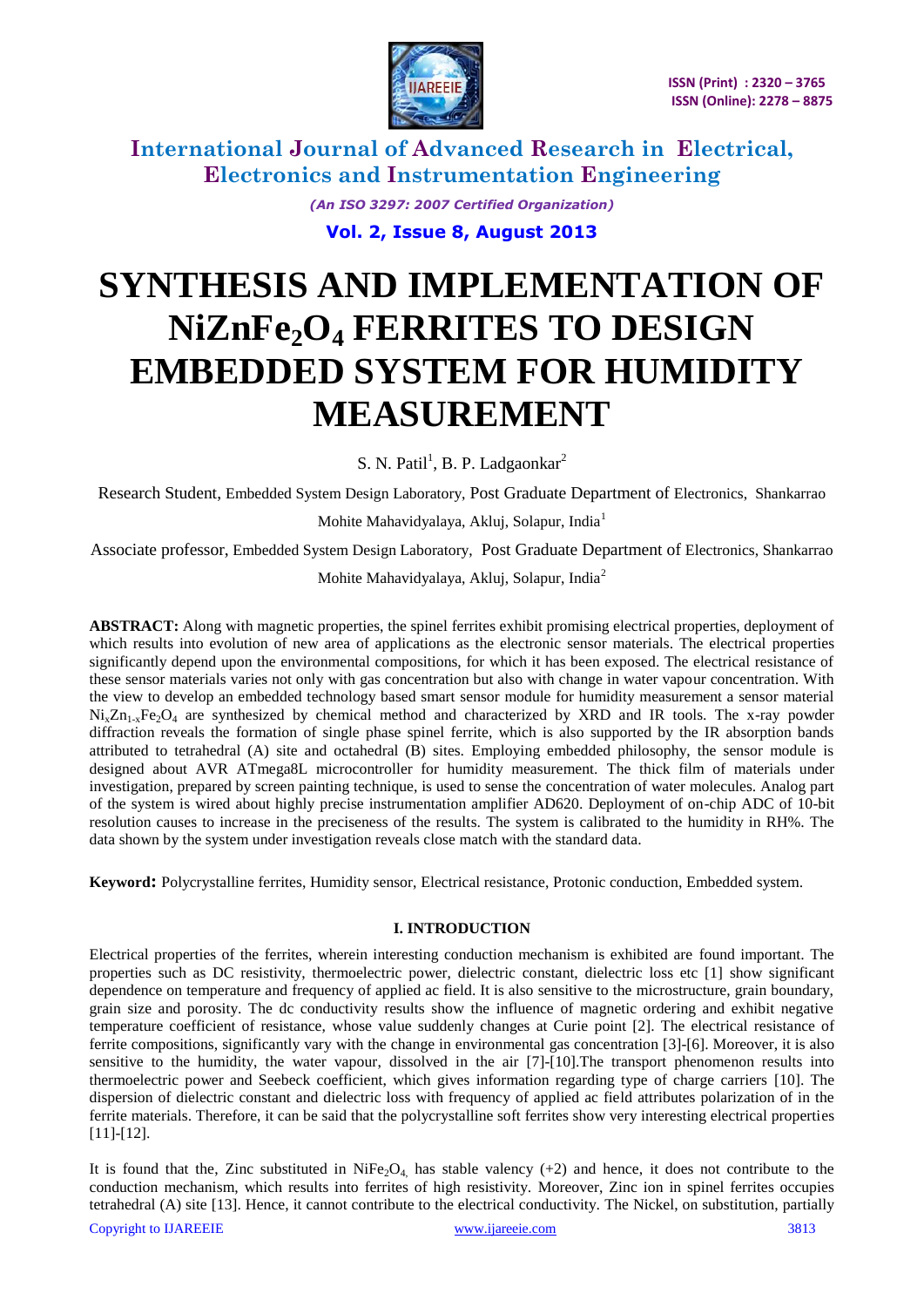

*(An ISO 3297: 2007 Certified Organization)*

### **Vol. 2, Issue 8, August 2013**

occupies both tetrahedral and octahedral sites and hence, it contributes in the conduction process [14]. Therefore, the effect humidity on electrical resistivity of zinc substituted Ni ferrites is studied and the results regarding this investigation are interpreted. Now days, field of embedded system design for dedicated application is becoming more pervasive [15]. It finds wide application potential in diverse sectors. Measurement and control of environmental parameters of localized area is the need of hours for agriculture, industrial, medical, storage plants etc. sectors. Design of an embedded system for such sophisticated instrumentation is the suitable solution. Therefore, deploying polycrystalline ferrites materials a smart sensor module is designed to measure humidity and presented in this paper.

#### **II. EXPERIMENTAL**

A. Synthesis of sensor materials: The compositions of  $N_{1x}Z_{11-x}Fe<sub>2</sub>O<sub>4</sub>$  (x=0.2, 0.4, 0.6 and 0.8) ferrites were prepared by co-precipitation method and characterized by using X-ray powder diffraction. The computerized X-ray powder diffractometer, with CuK $\alpha$  radiations,  $(\lambda_1 = 1.540A^{\circ}$  and  $\lambda_2 = 1.544A^{\circ}$ ) have been employed with nickel as filter. Therefore, it filtrates the  $K_{\beta}$  lines of the copper target.

The DC electrical resistivity measurements for the composition of  $Ni_xZn_{1-x}Fe_2O_4$  (x= 0.20, 0.40, 0.60 & 0.80) ferrites were carried in the temperature range from the room temperature to 500  $^{\circ}$ C by using two-probe method. Automatically temperature controlling electric furnace is used for application of temperature. The silver paste is used to achieve Ohmic contacts between the electrodes to measure the resistance. The temperature dependant resistance is measured by using highly precise LCR meter model Aplab 4290. Moreover, the resistance of the thick film, prepared by screen printing method, is measured with variable humidity from 30 RH % to 95RH% by exposing the compositions to the humid environment by using highly calibrated and fully controlled Humidity Chamber. The precision LCR meter model Aplab 4290 is used for resistance measurement.

B. Design of smart humidity sensor module: Deploying polycrystalline  $N_iZn_{1,x}Fe_2O_4$  (x=0.2, 0.4, 0.6 and 0.8) ferrite materials, smart humidity sensor module is designed, wherein the on chip resources of AVR ATmega8L are



Fig. 1 The schematic of hardware of an embedded system designed for humidity measurement.

availed. It ensures the design of both hardware and software. The schematic of hardware of an embedded system designed for present sensor module is depicted in fig 1.

Copyright to IJAREEIE [www.ijareeie.com](http://www.ijareeie.com/) 3814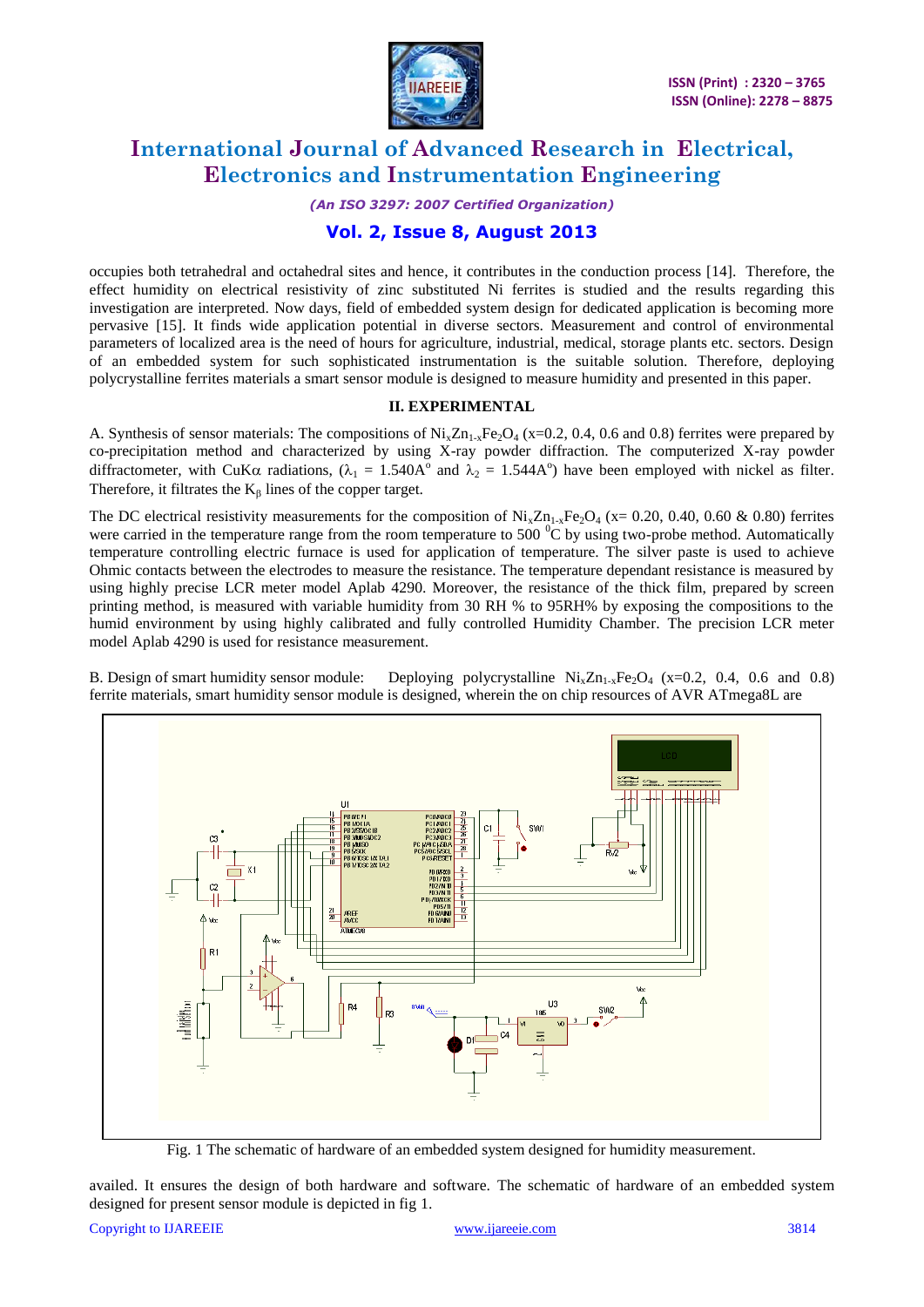

*(An ISO 3297: 2007 Certified Organization)*

### **Vol. 2, Issue 8, August 2013**

*i)*Hardware: The system comprises the hardware, wherein the analog part is wired about AD620 as a instrumentation amplifier. The humidity dependent emf is read and strengthened by employing signal conditioner stage and then subjected to microcontroller for further processing. The sensor, fabricated by screen printing technique, as described earlier, is availed for present system [Fig 1]. The sensor is powered with +5 Volt supply and resultant emf is read into the system through instrumentation amplifier AD620. The signal is digitized by employing on chip 10-bit ADC of AVR ATmega8L microcontroller [16]. Analog to digital converter is accessed through firmware designed for this dedicated application. On configuration of ADC to 10-bit resolution, the preciseness in the data is significantly increased. A smart LCD form Hitachi is wired in time delay mode to ensure digital read out.

*ii)*Software: The firmware is developed in embedded C using Codevision AVR, the integrated development Environment (IDE) and programmed into target device memory by using Ponyprog. The empirical relation obtained from process of data analysis is employed in the software for data processing and conversion of same into humidity (RH %) scale. Thus employing the thick film of NiZnFe<sub>2</sub>O<sub>4</sub> sensor materials a smart sensor module is designed and implemented.

#### **III. RESULTS AND DISCUSSION**

X-ray diffractogram of polycrystalline powdered compositions of  $Ni_xZn_{1-x}Fe_2O_4$  (x = 0.2, 0.4, 0.6, 0.8) ferrites were obtained from powder diffractometer. A diffractogram, of typical composition  $(x = 0.6)$  is shown in the fig 2. The diffractogram have well defined reflections without any ambiguity, with (311) as a prominent reflection, which is a prime characteristic of the structure [17]. This suggests the formation of cubic spinel structure for all compositions [18]. The well defined absorption bands observed in the IR spectrograph, at  $400 \text{ cm}^{-1}$  and  $600 \text{ cm}^{-1}$  supports the formation of single phase cubic spinel ferrites shown in fig 3. This confirms the formation of spinel ferrites



Fig. 2 X-ray Diffractogram for the composition



Fig. 3 IR Spectrograph for the composition  $\text{Ni}_{0.6}\text{Zn}_{0.4}\text{Fe}_2\text{O}_4$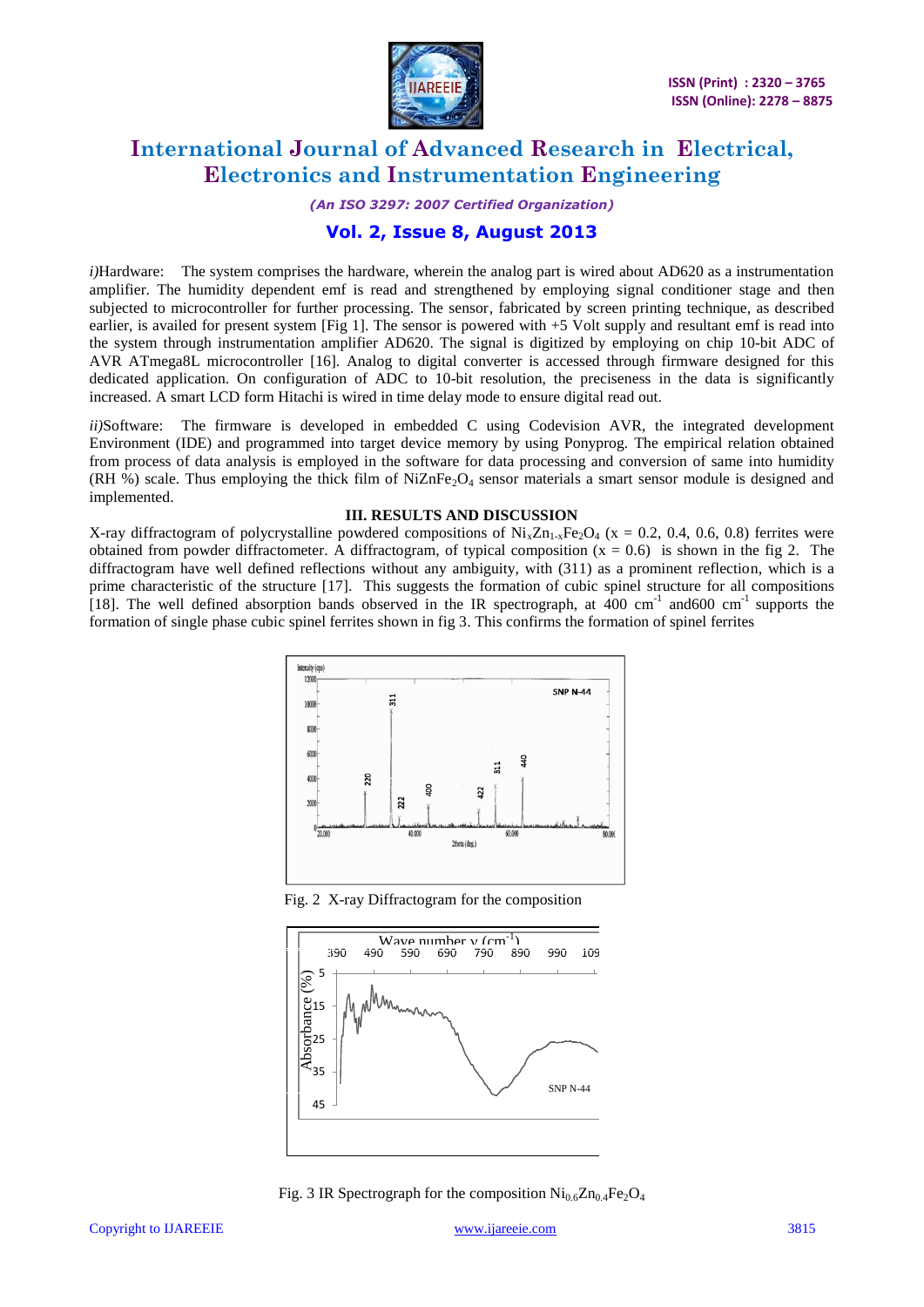

*(An ISO 3297: 2007 Certified Organization)*

### **Vol. 2, Issue 8, August 2013**

A. Temperature Dependant DC Electrical Resistivity Measurement : DC electrical resistivity of the compositions under investigation is measured by using two probe methods in the temperature range from 300K to 773 K. The experimental arrangement is presented in fig 4. The graphs of log resistivity ( $log \rho$ ) against reciprocal temperature (1000/T) for temperature above 80  $\degree$ C were plotted and presented in fig 5. From these graphs, it is observed that variations of the log  $\rho$  with temperature show negative coefficient of resistance obeying Wilson's relation for temperature above 80 $^{0}$ C [19]. However, the results regarding variations of resistivity against temperature near about room temperature show different behavior.

The graphs of log  $\rho$  against reciprocal temperature show strong decrease in resistivity with increase in temperature, which is attributed to the conductivity due to thermally activated mobility of the charge carriers [20]. This nature of electrical conductivity is usually due to hopping of electrons between multivalent cations situated on octahedral (B) sites.



Fig. 4 Experimental set-up to measure temperature dependant resistivity of the composition under investigation



Fig. 5 Graph of  $log$  against 1000/T for the compositions  $Ni_xZn_{1-x}Fe_{2.00}O_4$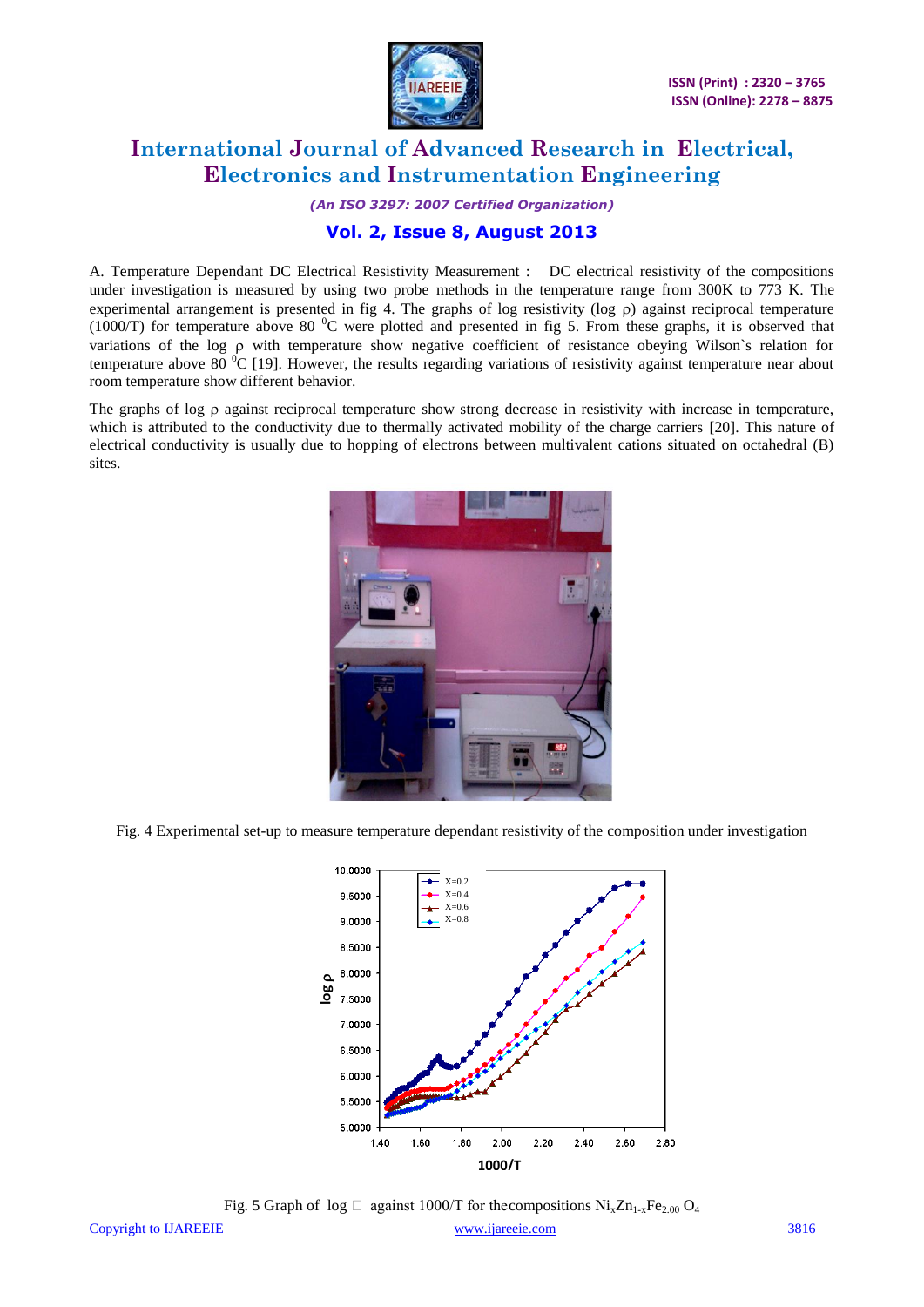

*(An ISO 3297: 2007 Certified Organization)*

### **Vol. 2, Issue 8, August 2013**

On inspection of these figures, it is found that the linear relationship of log  $\rho$  against 1/T shows two breaks for x =0.20, 0.40, 0.60 & 0.80 at temperature Th and Tc. EI Hitti also reported two such breaks for Zinc substituted Mg and Ni ferrites [21]. This reveals that the electrical conductivity is strongly influenced by the magnetic ordering [21]. On passing through the Curie point (Tc), the change in the slope of the straight line must occur and the magnitude of this effect depends on exchange interaction between outer and inner electrons [22]-[23]. The region before Curie point is ferrimagnetic, whereas after Curie point the compositions become paramagnetic. The first break in the plot of log  $\rho$ against 1/T is related to magnetic phase transition, whereas second break is at Tc gives Curie temperature.

B. Humidity Dependant DC Electrical Resistance Measurement: At the room temperature, the composition is showing low resistance and resistance found increasing with increase in temperature up to certain temperature  $(T_{\text{hum}})$ . That means the compositions are showing positive temperature coefficient up to  $T_{\text{hum}}$ . After temperature,  $T_{\text{hum}}$ , the compositions are obeying Wilson`s equation showing negative temperature coefficient of resistance. This abnormal behaviour of electrical conductivity can be attributed to sensitivity of the composition to the relative humidity of the atmosphere and photonic conduction mechanism [24], instead of electronic hopping mechanism, which is otherwise existing at elevated temperature. Therefore, the investigations are also made with variable humidity of the atmosphere.



Fig. 6 The experimental arrangement to measure humidity dependant resistance of the composition under investigation

Humidity is the environmental factor affecting many industrial and agricultural sectors. Therefore, it is the important to monitor the same very accurately. There are three groups of materials used as humidity sensors: electrolyte, organic, polymers and ceramics [25]. In general, commercially developed humidity sensors are mainly made of polymer film and ceramics [26]. Ceramics have the advantage of better mechanical, thermal and chemical stability. The ceramic materials previously studied include TiO<sub>2</sub> [27], MgAl<sub>2</sub>O<sub>4</sub> [28], ZnCr<sub>2</sub>O<sub>4</sub> [29],  $\alpha$ -hematite [30] and ZnMn ferrite [31]. However, the compositions under investigations NiZn ferrites are also revealing the humidity related properties.

The resistances of the compositions under investigations are measured within humidity from 30RH% to 90RH%. The experimental arrangement is presented in fig 6. The graph of resistance ( $R \Omega$ ) against humidity in RH % is plotted and presented in fig 7. On inspection of figure 7, it is found that the resistance of the compositions decreases with increase in humidity. The exponential nature of the graph reveals that in the beginning, resistance decreases rapidly, whereas for upper range of humidity slow decrease in resistance is observed. From this it can be said that the nature of the graph obeys the relation

$$
R = A \exp(-B) \qquad \qquad \dots (1)
$$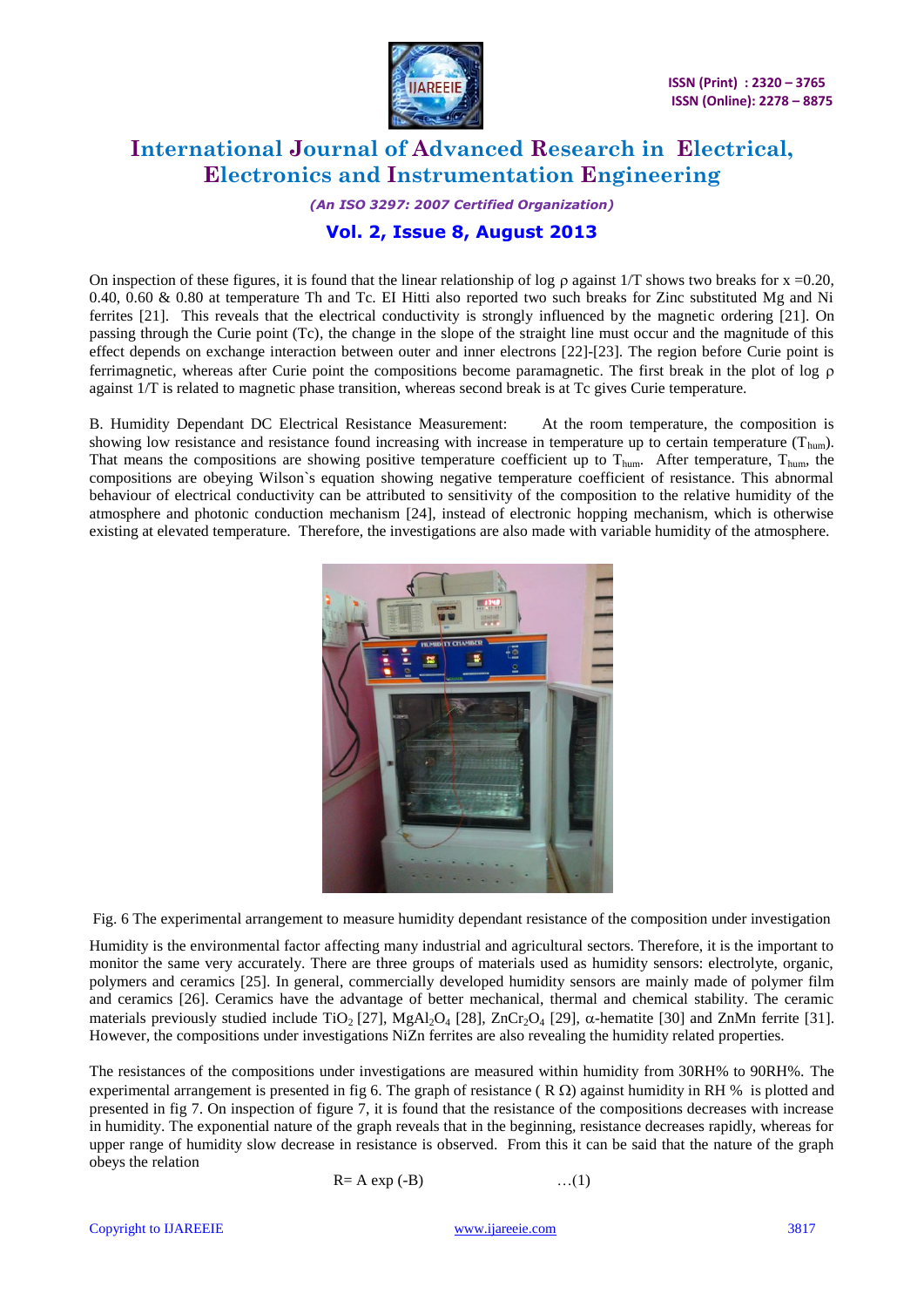

*(An ISO 3297: 2007 Certified Organization)*

#### **Vol. 2, Issue 8, August 2013**

Where A and B are the constants depends upon material compositions. This nature of the graph can be attributed to the conduction mechanism. In addition to the hopping mechanism, the ferrite exhibits protonic conduction mechanism [32]-[33].



Fig. 7 Graph of Resistance ( $M\Omega$ ) against Humidity in RH%

The water molecules  $(H<sub>2</sub>O)$  are trapped into the pores of compositions. These water molecules contribute the electrical conduction. The water molecules have  $H^+$  ions and OH ions. The  $H^+$  ion helps to carry electric current. Therefore, as humidity applied to compositions increases, the concentration of  $H<sup>+</sup>$  ions increases which contribute to the electrical conduction. Hence, resistance of the compositions decreases with increase in the humidity. The nature of graph of resistance against temperature recommends the use of compositions, under investigation, for development of humidity sensor module.

C. Development of an embedded system for humidity measurement: Thick films of the composition are prepared by using screen printing techniques. A backelite material is used as a substrate. As shown in the fig 8, the film is printed to ensure the interdigited electrodes. A silver paste is used to made ohmic contacts.



Fig. 8 The thick film sensor fabricated by using ferrite material under investigation

Thus prepared sensor is implemented for the design of an embedded system to measure humidity of the environment. The sensor is resistive type and therefore, it is wired in resistive divider configuration [fig 1]. It is biased with stable potential and resulting emf produced across  $R_2$  [1K $\Omega$ ] is extracted and amplified by instrumentation amplifier AD 620. An offset voltage, produced due to humidity at room condition is also compensated. The system is exposed to the variable humidity from 30% RH to 95% RH by employing highly precise and fully control humidity chamber form Gayatri Scientific, India and resulting emf measured. The graph observed emf from data acquisition system against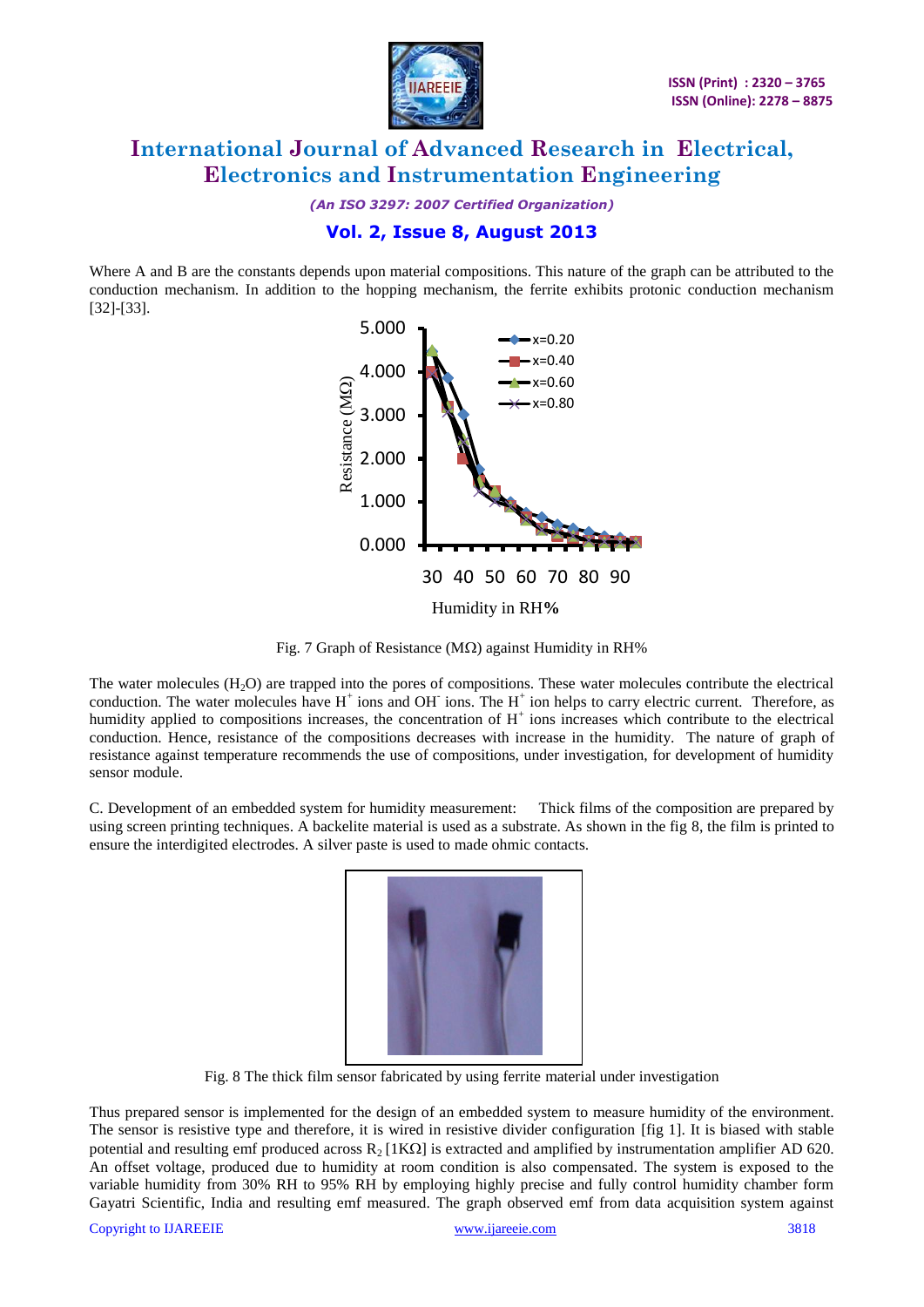

*(An ISO 3297: 2007 Certified Organization)*

### **Vol. 2, Issue 8, August 2013**

applied humidity is plotted and presented in fig 9. From fig 9, it can be said that the nature of the graph supports the recommendation of polycrystalline ferrite material for development smart humidity sensor module. This graph is used for calibration of the system. Employing this graph and adopting standard curve fitting procedure an impirical relation (equation) is obtained.

 $V_H = 17.66 \text{ X } e^{0.056 \text{ R}}$ <sup>H</sup>**------------**(2)

Where,  $V_H$  is the humidity dependent voltage in (mV) and  $R_H$  is the applied relative humidity. This expression is used in the firmware. Therefore, the emf produced by the sensor is converted into humidity in RH% and displayed on the smart LCD, which is configured in time delay mode. Thus, the system is calibrated to humidity in RH % and standardized with sophisticated equipments.



Fig. 9 Graph observed V<sub>H</sub> (mV) against relative Humidity in RH%

D. Implementation of smart sensor material to measure humidity: A humidity sensor module, an embedded design is implemented to measure humidity of the environment. The present system is exposed to the humidity from 30RH% to 95%RH and the recovered observations are presented in table 1. On inspection of table 1, it is found that the humidity readings shown by the system under investigation and that of shown by humidity chamber are closely matched. This supports the reliability in the embedded system design.

Thus, standardized system is also implemented to measure humidity of diverse environment. It is implemented

Table I Humidity in RH% shown by standard humidity Chamber and that of shown by under investigation.

| Sr. | Humidity shown by | Humidity shown by          |
|-----|-------------------|----------------------------|
| No. | the Chamber in    | System under investigation |
|     | (RH%              | (RH%                       |
| 1   | 30                | 28.6                       |
| 2   | 35                | 33.9                       |
| 3   | 40                | 38.6                       |
| 4   | 45                | 43.3                       |
| 5   | 50                | 47.4                       |
| 6   | 55                | 53.8                       |
| 7   | 60                | 58.3                       |
| 8   | 65                | 63.6                       |
| 9   | 70                | 68.7                       |
| 10  | 75                | 73.8                       |
| 11  | 80                | 78.2                       |
| 12  | 85                | 83.2                       |
| 13  | 90                | 88.1                       |
| 14  | 95                | 93                         |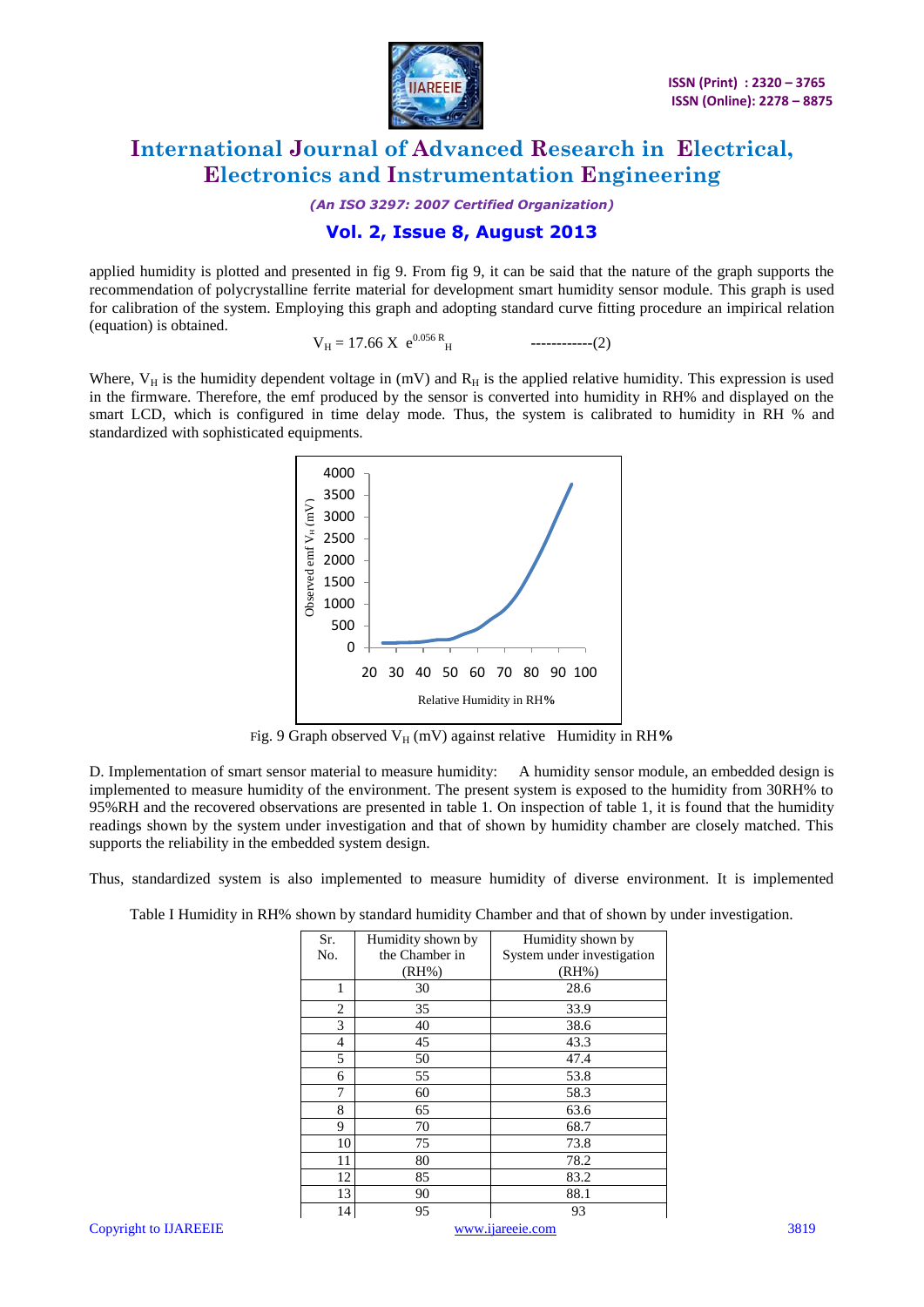

*(An ISO 3297: 2007 Certified Organization)*

### **Vol. 2, Issue 8, August 2013**

Thus, standardized system is also implemented to measure humidity of diverse environment. It is implemented to meas*u*re humidity of polyhouse environment. The time dependant data is plotted and presented in figure 10. From figure 10, it is found that humidity of polyhouse environment displayed on the LCD. The increase as well as decrease in the humidity due to actuation of foggers. The graph revels, the feet that, variation in the humidity is localized and also its dependency on time



Fig.10 The Graph of Relative Humidity Vs. Time measure at Polyhouse at (a)  $\bullet$ -12.45 pm and (b) (a)  $\bullet$ -03.25pm

#### **IV. CONCLUSION**

The characterization of synthesized polycrystalline NiZn ferrite material reveals formation of single phase spinel compositions. The DC resistivity of the compositions under investigation shows negative temperature coefficient of resistance for the temperature range above  $80^{\circ}$ C. However, near about room temperature, the variation in the DC resistance shows anomalous behaviour. It exhibit decrease in the resistance with increase in the humidity. This behaviour could be attributed to the protonic conduction mechanism. Deploying these materials theinter digited thick film sensors are fabricated and used to develop an embedded system for measurement of humidity. On inspection of the data obtained from the system, it can be concluded that the system provides the data with high preciseness.

#### **REFERENCES**

- [1] Verma, A., Dube, D.C., "Processing of nickel-zinc ferrites via the citrate precursor route for high-frequency applications", Journal of American Ceramic Society, Vol.88, No.3, pp.519-523, 2005.
- [2] Modak, S., Ammar, M., Mazaleyrat, F., Das, S., and Chakrabarti, P.K., "XRD, HRTEM and magnetic properties of mixed nanocrystalline Ni-Zn-Cu ferrite", Journal of Alloys and Compounds, Vol.473, pp 15–19. 2009.
- [3] Nai-Sheng Chen, Xiao-Juang Yang, Er-Sheng Liu, Jin- Ling Huang, Sensors and Actuators B Vol.66, 178 (2000).
- [4] Anuj Jain, Ravi Kant Baranwal, Ajaya Bharti, Vakil,Z., and Prajapati, C. S., "Study of ZnCu ferrite nanoparticals for LPG sensing", The ScientificWorld Journal Volume 2013.
- [5] Sun, Z., Liu, L., Jia, D. Z., and Pan, W., "Simple synthesis ofCuFe2O4 nanoparticles as gas-sensing materials," Sensors and Actuators B, vol. 125, no. 1, pp. 144–148, 2007.
- [6] Gul, I. H., Ahmed, W., and Maqsood, A., "Electrical and magnetic characterization of nanocrystalline Ni-Zn ferrite synthesis byco-precipitation route," Journal of Magnetism and Magnetic Materials, vol. 320, no. 3-4, pp. 270–275, 2008.
- [7] Van Uitert, L. G., "Dc resistivity in the nickel and nickel zincferrite system," The Journal of Chemical Physics, vol. 23, no. 10, pp. 1883–1887, 1955.
- [8] Moulson, A. J., and Herbert, J. M., Electroceramics, JohnWiley &Sons, San Francisco, Calif, USA, 2nd edition, pp344-369, 2003.
- [9] Sutka, A., Mezinskis, G., Lusis, A., and Jakovlevs, D., "Influenceof iron non-stoichiometry on spinel zinc ferrite gas sensingproperties," Sensors and Actuators B, vol. 171-172, pp. 204–209, 2012.
- [10] Tang, Y., Zhang, Q., Li, Y., and Wang, H., "Highly-selectiveammonia sensors based on Co1-xNixFe2O4/multi-walled carbonnanotubes nanocomposites," Sensors and Actuators B, vol.169, pp. 229–234, 2012.
- [11] Mukherjee, K., and Majumder, S. B., "Reducing gas sensingbehavior of nano-crystalline magnesium-zinc ferrite powders,"Talanta, vol. 81, no. 4-5, pp. 1826–1832, 2010.
- [12] Gabal, M.A., "Magnetic properties of NiCuZn ferrite nanoparticles synthesized using egg-white", Mater. Res. Bull.,vol.45, pp.589-593, 2010.